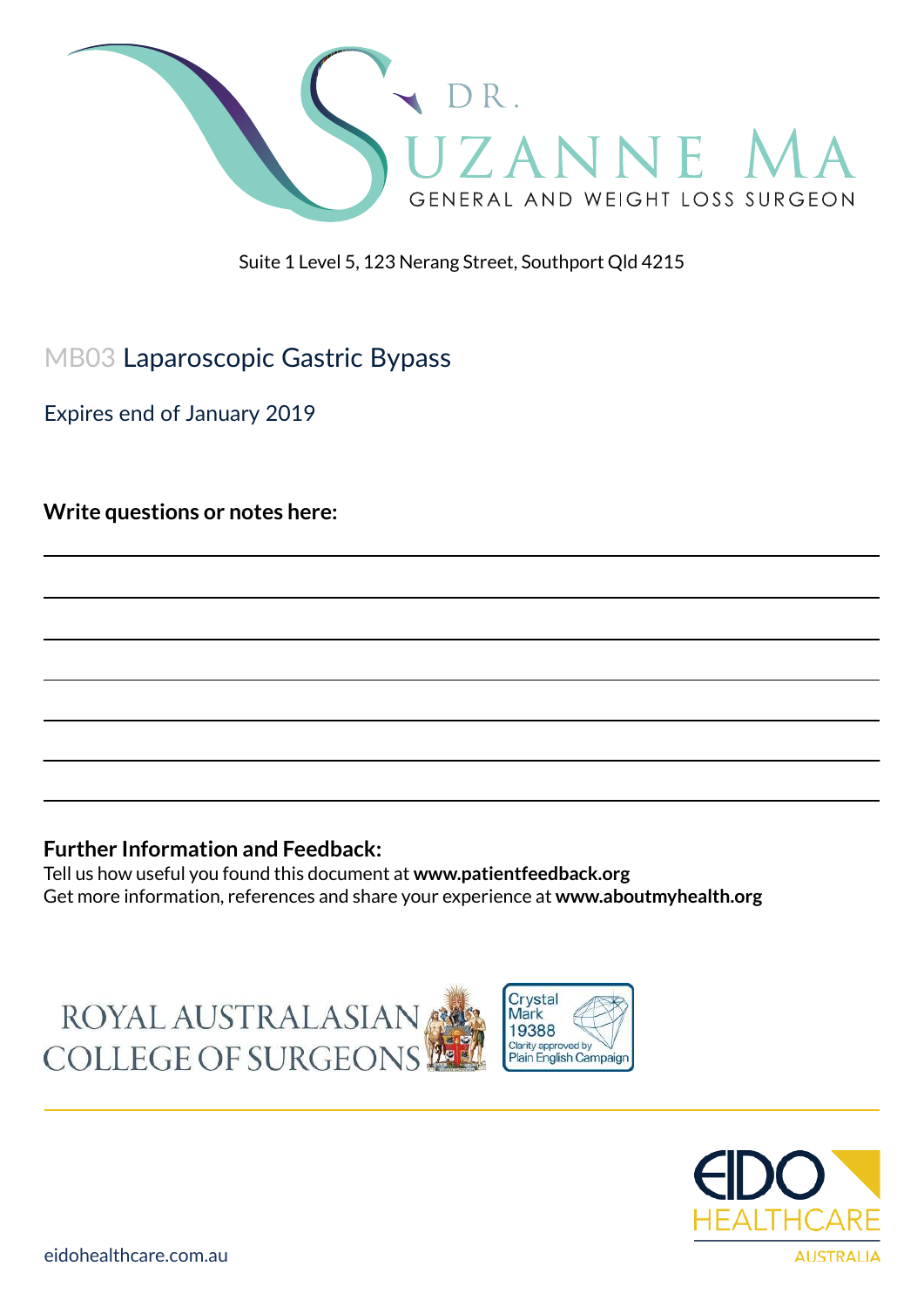# **What is a gastric bypass?**

A gastric bypass (also called Roux-en-Y) involves stapling your stomach to create a smaller stomach 'pouch' and then bypassing the rest of your stomach and part of your bowel (see figure 1). It works by making you feel full sooner so that you eat less, and by preventing some of the calories and nutrients in your food from being absorbed.



Figure 1 a Before a gastric bypass b After a gastric bypass

Your surgeon will assess you and tell you if a gastric bypass is suitable for you. However, it is your decision to go ahead with the operation or not.

This document will give you information about the benefits and risks to help you to make an informed decision. If you have any questions that this document does not answer, ask your surgeon or the healthcare team.

## **Is a gastric bypass suitable for me?**

Your BMI (body mass index) is a measurement used to find out if your weight is within a healthy range for your height.

A BMI score of over 30 means that you are obese. This puts your health at risk and you will benefit from a programme of healthy eating and exercise aimed at long-term weight loss.

If your BMI score is over 40 (morbid obesity), surgery may help you to achieve long-term weight loss. Surgery may also help if you have a BMI over 35 (severe obesity) and have other medical problems such as Type-2 diabetes, high blood pressure, sleep apnoea (your breathing stops for 10 seconds or longer during sleep), breathing problems or heart disease.

Your surgeon will confirm your BMI score and carry out a detailed assessment before deciding if surgery is suitable for you. This may include asking you questions about your medical history.

Your surgeon will discuss with you the changes you need to make to your lifestyle to achieve long-term weight loss. They will need to be satisfied that you are motivated to make the changes, including keeping to a new eating plan and exercising regularly.

# **What are the benefits of surgery?**

You should be able to achieve long-term weight loss but this depends on your ability to keep to your new lifestyle.

Long-term weight loss should improve most obesity-related health problems you may have.

### **Are there any alternatives to a gastric bypass?**

The simple approach to losing weight involves eating less, improving your diet and doing more exercise. Sometimes medication given by your GP can help.

There are other surgical options to a gastric bypass.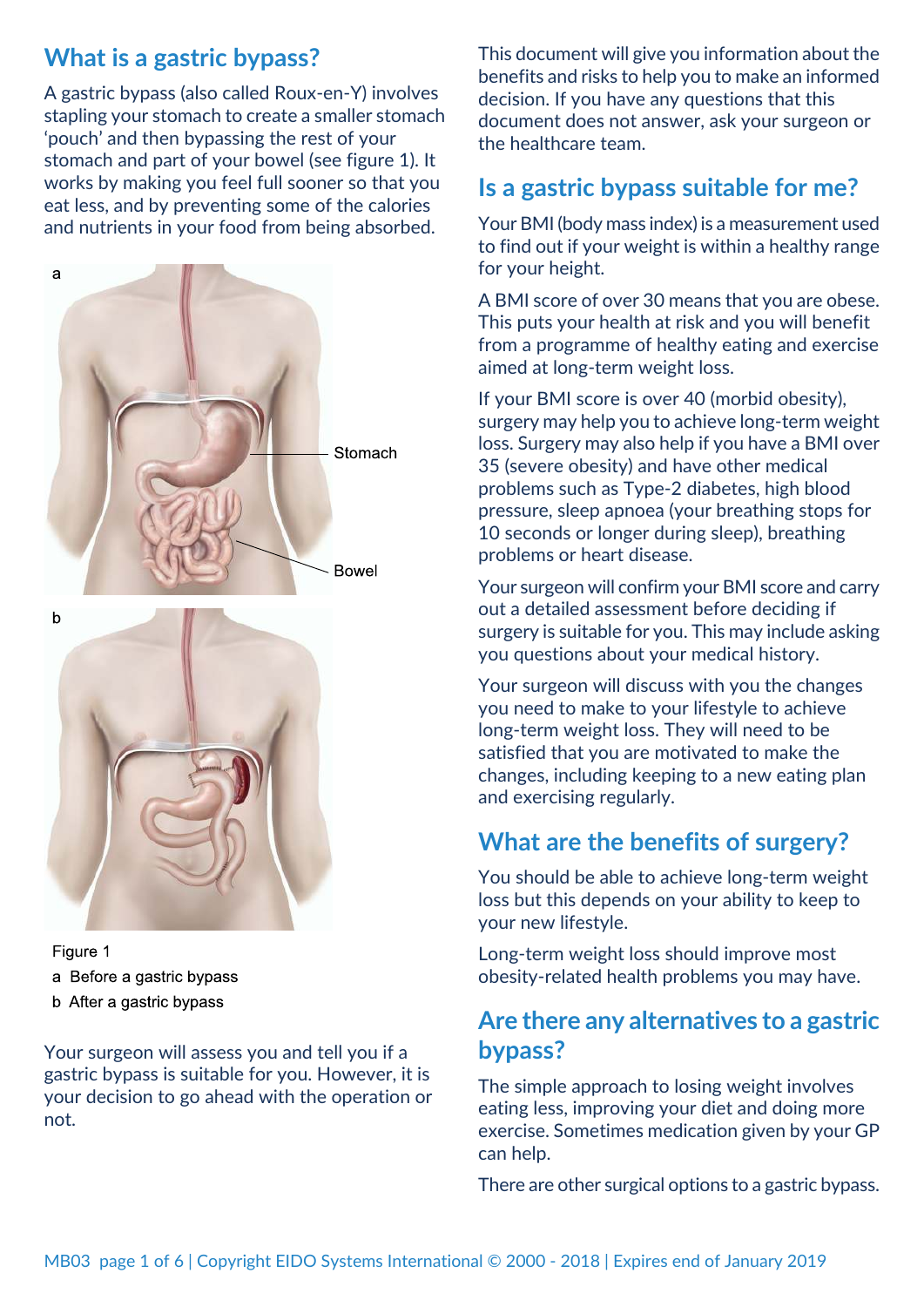- Gastric banding Inserting an adjustable silicone band around the upper part of your stomach.
- Shortening your digestive tract Cutting away some of your bowel to limit how many calories and nutrients your body can absorb.
- Sleeve gastrectomy Reducing the size of your stomach to a short tube shape.

Gastric banding has fewer complications and there is a lower risk of developing serious complications. Recovery is usually faster, as the operation does not involve cutting your stomach or other parts of your digestive system but weight loss is slower. Gastric banding is less effective for people who eat high-calorie dense food (such as mashed potato, sweets and chocolate) and drink too many liquid calories (found in sugar-rich fruit juice, soft drinks, milkshakes and alcohol).

It may be possible to have a gastric balloon, where an inflatable silicone balloon is inserted in your stomach to make you feel full sooner so that you eat less. A gastric balloon has fewer complications as the procedure does not involve any surgery but a gastric balloon can stay in place for only up to 9 months. Although you should achieve some initial weight loss, the weight loss is not as much and is slower compared to the surgical options.

### **What will happen if I decide not to have the operation?**

The healthcare team will continue to support your efforts to eat less, improve your diet and do more exercise. Your surgeon may recommend that you go to your GP.

If your efforts are not successful, you will continue to be at a higher risk of developing serious medical problems.

### **What does the operation involve?**

The healthcare team will carry out a number of checks to make sure you have the operation you came in for. You can help by confirming to your surgeon and the healthcare team your name and the operation you are having.

The operation is performed under a general anaesthetic and usually takes two to four hours. You may also have injections of local anaesthetic to help with the pain after the operation. You may be given antibiotics during the operation to reduce the risk of infection.

Your surgeon will use laparoscopic (keyhole) surgery as this is associated with less pain, less scarring and a faster return to normal activities.

Your surgeon will make a small cut on your abdomen so they can insert an instrument in your abdominal cavity to inflate it with gas (carbon dioxide). They will make several small cuts on your abdomen so they can insert tubes (ports) into your abdomen. Your surgeon will insert surgical instruments through the ports along with a telescope so they can see inside your abdomen and perform the operation (see figure 2).



Figure 2 Laparoscopic surgery

Your surgeon will create a tunnel behind your stomach, just below the join with your oesophagus (gullet). They will pass a stapling device through the tunnel and then staple your stomach to create a smaller stomach pouch.

Your surgeon will use another stapling device to divide your small bowel about 120 centimetres below your stomach. They will bring up the lower end (enteric limb) and attach it using staples or stitches to your new stomach pouch. The contents of your new stomach pouch will now bypass the rest of your stomach and the first part of your small bowel.

Your surgeon will bring the end of the first part of your small bowel (bilio-pancreatic limb) and attach it using staples or stitches to the enteric limb about 120 centimetres down from your new stomach pouch.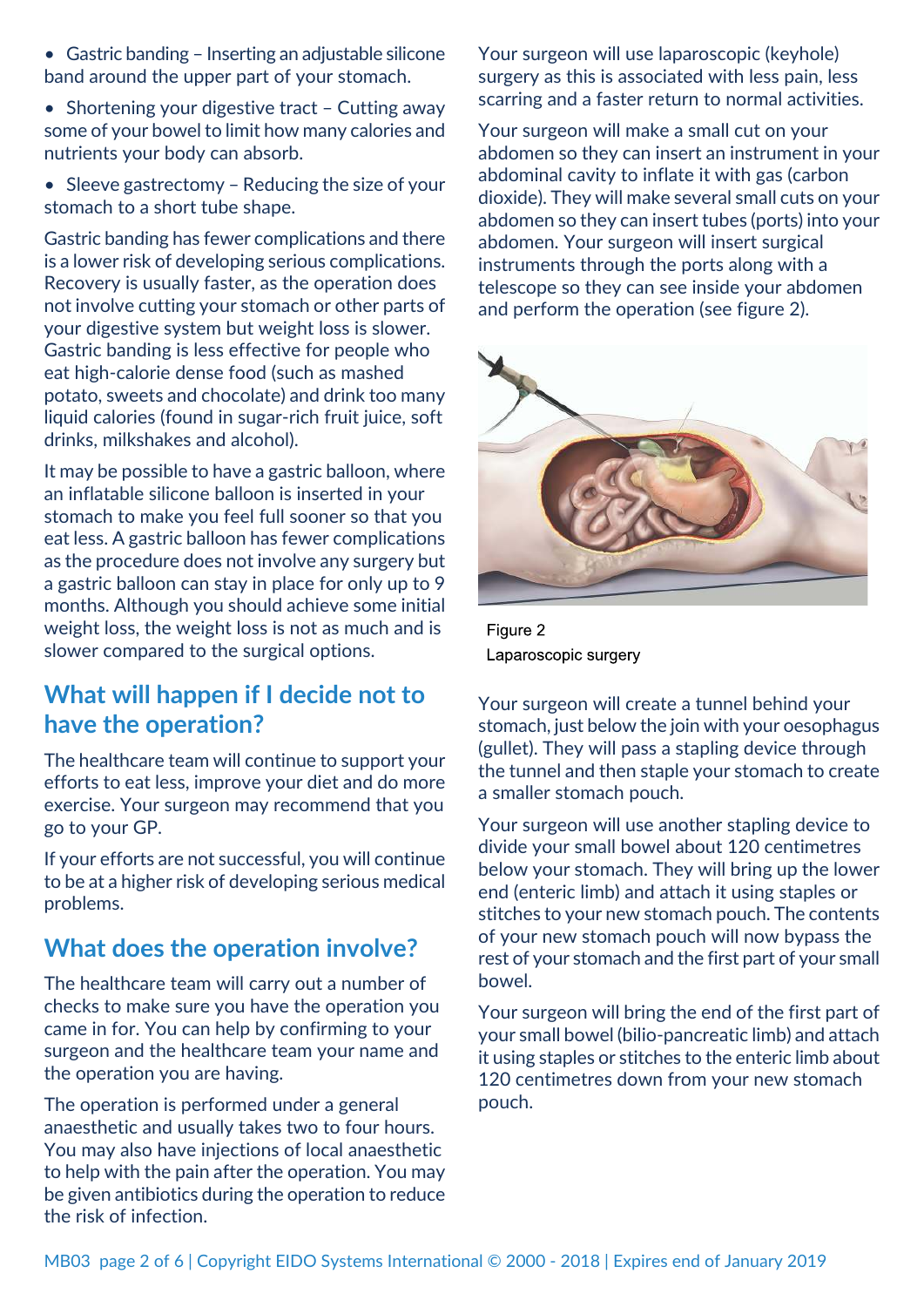For about 1 in 100 people it will not be possible to complete the operation using keyhole surgery. The operation may be changed (converted) to open surgery, which involves a larger cut on your upper abdomen.

Your surgeon will remove the instruments and close the cuts.

## **What should I do about my medication?**

Let your doctor know about all the medication you take and follow their advice. This includes all blood-thinning medication as well as herbal and complementary remedies, dietary supplements, and medication you can buy over the counter.

For a few weeks you may need to take liquid forms of your medication or crush your tablets. Follow your surgeon's advice about how to take your medication.

### **What can I do to help make the operation a success?**

If you smoke, stopping smoking several weeks or more before the operation may reduce your risk of developing complications and will improve your long-term health.

Your surgeon will usually give you a specific low-calorie diet to follow for several weeks before the operation, to reduce the fat content of your liver. Your liver should get smaller, making it safer for your surgeon to perform the operation. After the operation your surgeon will give you a strict eating plan. It is essential that you follow this plan to achieve long-term weight loss.

Exercise should help to prepare you for the operation and help you to recover. Before you start exercising, ask the healthcare team or your GP for advice. Keeping to an exercise programme is essential to help you to achieve long-term weight loss. Follow your surgeon's advice.

You can reduce your risk of infection in a surgical wound.

- In the week before the operation, do not shave or wax the area where a cut is likely to be made.
- Try to have a bath or shower either the day before or on the day of the operation.

• Keep warm around the time of the operation. Let the healthcare team know if you feel cold.

### **What complications can happen?**

The healthcare team will try to make the operation as safe as possible but complications can happen. Some of these can be serious.

Using keyhole surgery means it is more difficult for your surgeon to notice some complications that may happen during the operation. When you are recovering, you need to be aware of the symptoms that may show that you have a serious complication.

You should ask your doctor if there is anything you do not understand.

Any numbers which relate to risk are from studies of people who have had this operation. Your doctor may be able to tell you if the risk of a complication is higher or lower for you.

### **Complications of anaesthesia**

Your anaesthetist will be able to discuss with you the possible complications of having an anaesthetic.

#### **General complications of any operation**

• Pain. The healthcare team will give you medication to control the pain and it is important that you take it as you are told so you can move about and cough freely. After keyhole surgery, it is common to have some pain in your shoulders because a small amount of carbon dioxide gas may be left under your diaphragm. Your body will usually absorb the gas naturally over the next 24 hours, which will ease the symptoms.

• Bleeding during or after the operation. You may need a blood transfusion or another operation.

• Infection of the surgical site (wound). It is usually safe to shower after two days but you should check with the healthcare team. Let the healthcare team know if you get a high temperature, notice pus in your wound, or if your wound becomes red, sore or painful. An infection usually settles with antibiotics but you may need another operation.

• Unsightly scarring of your skin.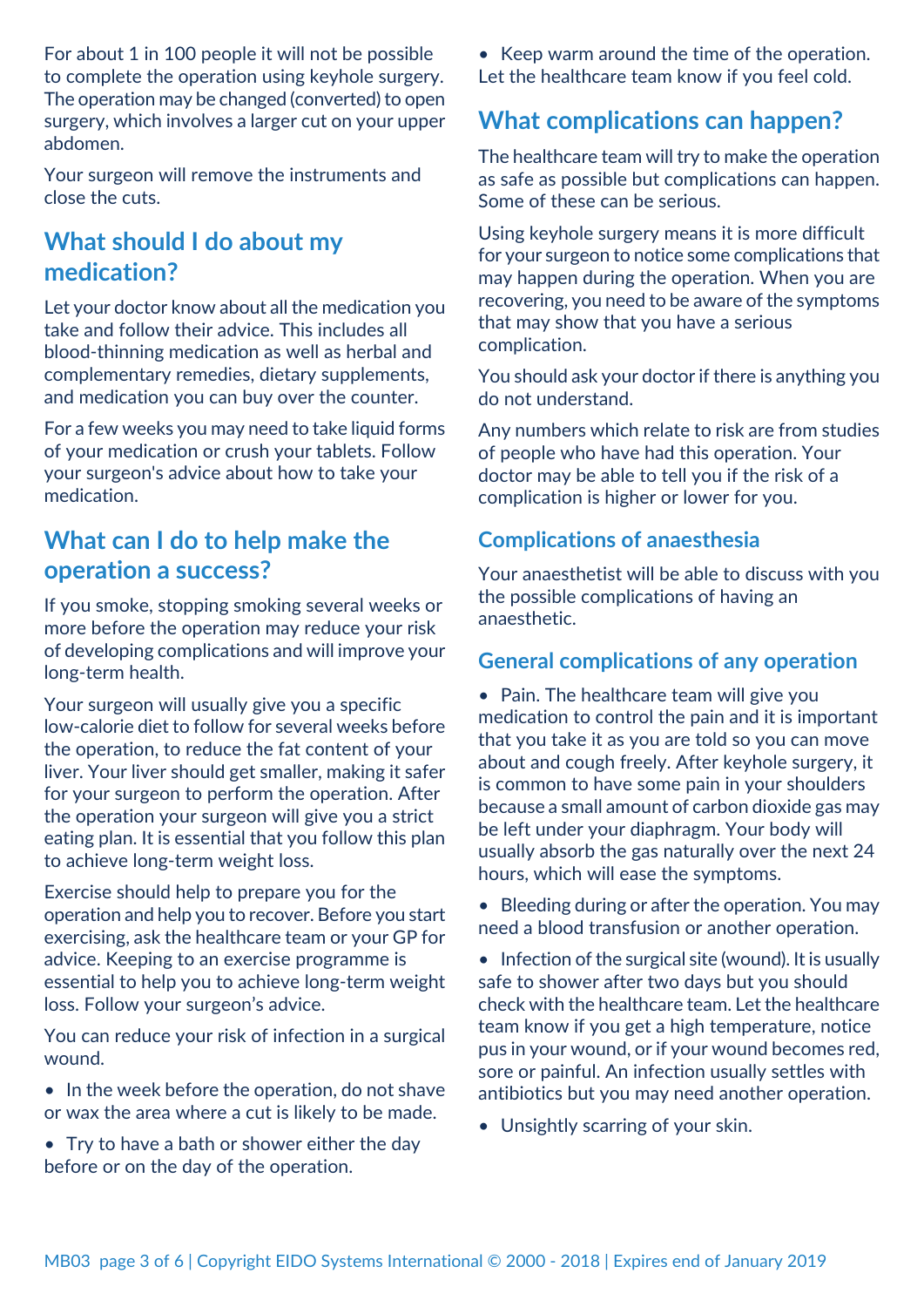• Blood clot in your leg (deep-vein thrombosis -DVT). This can cause pain, swelling or redness in your leg, or the veins near the surface of your leg to appear larger than normal. The healthcare team will assess your risk. They will encourage you to get out of bed soon after the operation and may give you injections, medication, or special stockings to wear. Let the healthcare team know straightaway if you think you might have a DVT.

• Blood clot in your lung (pulmonary embolus), if a blood clot moves through your bloodstream to your lungs. Let the healthcare team know straightaway if you become short of breath, feel pain in your chest or upper back, or if you cough up blood. If you are at home, call an ambulance or go immediately to your nearest Emergency department.

• Developing a hernia in the scar, if you have open surgery, caused by the deep muscle layers failing to heal. This appears as a bulge or rupture called an incisional hernia. If this causes problems, you may need another operation.

#### **Specific complications of this operation**

#### Keyhole surgery complications

• Developing a hernia near one of the cuts used to insert the ports (risk: 1 in 100). Your surgeon will try to reduce this risk by using small ports (less than a centimetre in diameter) where possible or, if they need to use larger ports, using deeper stitching to close the cuts.

• Damage to structures such as your bowel, bladder or blood vessels when inserting instruments into your abdomen (risk: less than 3 in 1,000). The risk is higher if you have had previous surgery to your abdomen. If an injury does happen, you may need open surgery. About 1 in 3 of these injuries is not obvious until after the operation.

• Surgical emphysema (crackling sensation in your skin caused by trapped carbon dioxide gas), which settles quickly and is not serious.

#### Gastric bypass complications

• Pouch stenosis, where the join between the new stomach pouch and small bowel tightens (risk: 1 in 50). This can cause reflux, vomiting, blockage and difficulty swallowing. You may need a procedure to stretch the join.

• Staple-line bleeding (risk: 1 in 50). Heavy bleeding can cause vomiting, black stools and can cause you to collapse. Sometimes the bleeding can stop but you will need a procedure to check the joins. You may need a blood transfusion or another operation.

• Anastomotic leak (risk: 1 in 50). This is a serious complication that may happen if any of the joins (anastomoses) fails to heal, leaving a hole. This often involves a long time without food by mouth. You may need another operation.

• Developing a hernia inside your abdomen caused by part of your bowel becoming trapped or twisted (risk: 1 in 100). This can lead to bowel obstruction and you may need another operation.

• Death sometimes happens with a gastric bypass (risk: 1 in 100). The risk is less the fitter you are.

### **Long-term problems**

• Change in bowel habit or diarrhoea (risk: 1 in 3). More fat will reach your large bowel, causing more frequent, loose stools and wind. You may need to get up at night to empty your bowels (risk: 1 in 20). Your doctor may give you some medication.

• Nutritional deficiencies. Most of the nutrients from your food are absorbed in your small bowel. You will need to have regular blood tests to check your vitamin and mineral levels. The healthcare team will usually recommend that you regularly take multivitamin supplements for the rest of your life. You may need certain supplements by injection.

• Anastomotic ulcer. The acid in the gastric pouch can sometimes cause an ulcer to form at the join between the gastric pouch and small bowel. You may need treatment with medication that lowers the acid content in your stomach.

• Developing gallstones. A gastric bypass can increase the risk of stones forming in bile stored in your gallbladder. If you get severe symptoms, you may need another operation to remove your gallbladder.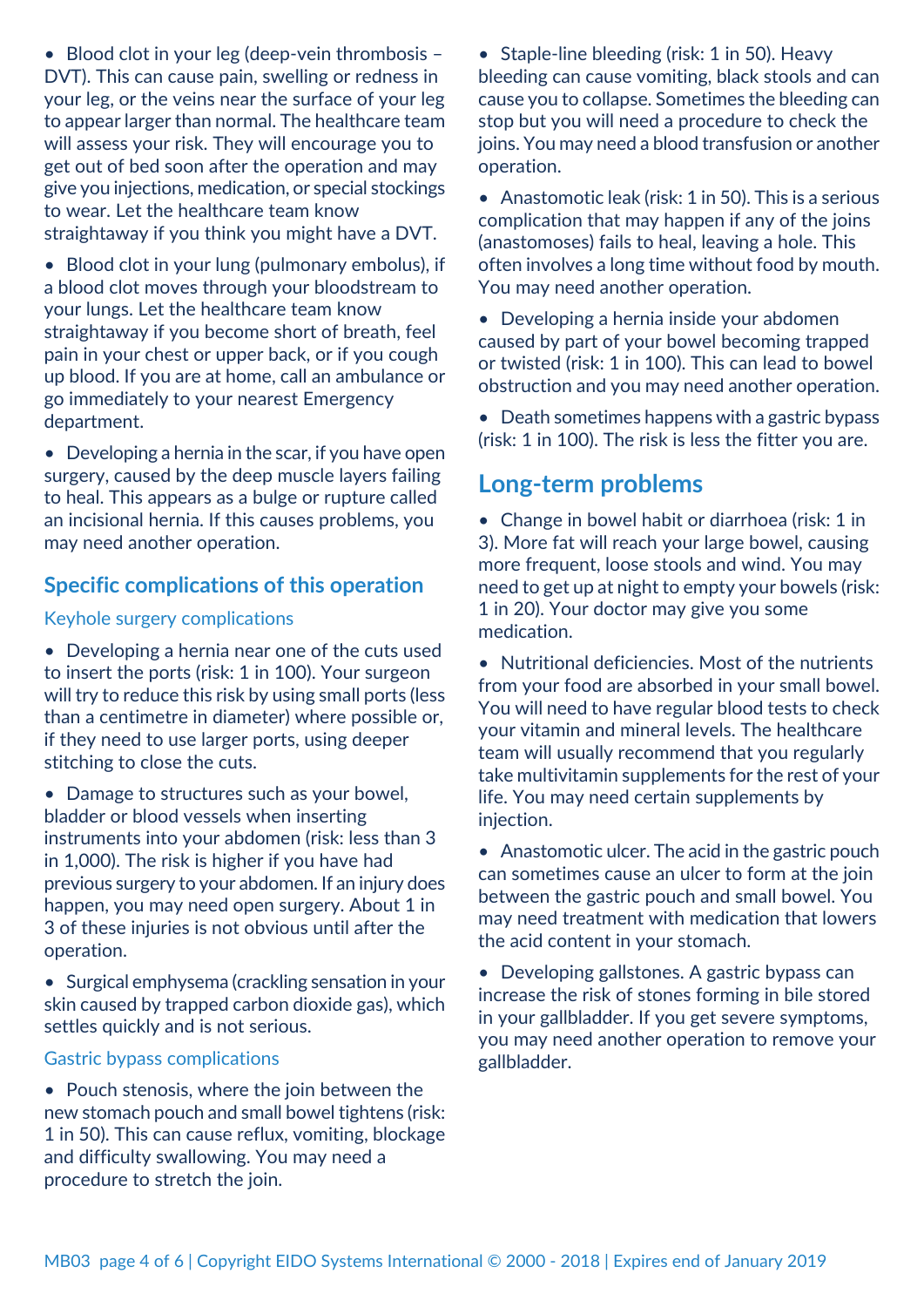## **How soon will I recover?**

#### **In hospital**

After the operation you will be transferred to the recovery area and then to the ward. If you have other medical problems, you will usually be transferred to the intensive care unit or high dependency unit for up to 24 hours and then to the ward.

You may have a barium x-ray to check for any leaks. You may need anti-sickness medication.

It is important to follow the eating and drinking instructions that your surgeon gives you. This will help to give the new pouch time to settle. You will start with a liquid-only diet. You need to remember to protect the pouch by not drinking too much and taking only small sips at a time.

You should be able to go home the next day. However, your doctor may recommend that you stay a little longer.

You need to be aware of the following symptoms as they may show that you have a serious complication.

- Pain that gets worse over time or is severe when you move, breathe or cough.
- A high temperature or fever.
- Dizziness, feeling faint or shortness of breath.
- Feeling sick or not having any appetite (and this gets worse after the first one to two days).
- Not opening your bowels and not passing wind.
- Swelling of your abdomen.
- Difficulty passing urine.

If you do not continue to improve over the first few days, or if you have any of these symptoms, let the healthcare team know straightaway. If you are at home, contact your surgeon or GP. In an emergency, call an ambulance or go immediately to your nearest Emergency department.

#### **Returning to normal activities**

To reduce the risk of a blood clot, make sure you follow carefully the instructions of the healthcare team if you have been given medication or need to wear special stockings.

You will be able to take only liquids for a few weeks, progressing to soft food and then, after 4 to 6 weeks, to solid food. Follow the advice of your surgeon or dietician.

You should be able to return to work after two to four weeks, depending on how much surgery you need and your type of work.

Your doctor may tell you not to do any manual work for a while. Do not lift anything heavy for a few weeks.

Regular exercise should help you to return to normal activities as soon as possible. You should be able to start exercising again after a week. Before you start exercising, ask the healthcare team or your GP for advice.

Do not drive until you are confident about controlling your vehicle and always check your insurance policy and with your doctor.

### **The future**

For a year, aim to lose your excess weight at a weekly rate of around 0.5kg to 1kg (about 1lb to 2lbs).

Sometimes people who have a gastric bypass do not lose as much weight as they want to (risk: 1 in 10). This is usually caused by eating between meals, eating high-calorie dense food and drinking too many liquid calories.

You will need to come into clinic regularly for blood tests to check your vitamin and mineral levels, and to check for other long-term problems. It is important to continue to follow the course of supplements given to you by your doctor. If you feel tired, look pale and have difficulty concentrating, contact your doctor for a check-up.

For women, it may be best to wait a year before trying to become pregnant. Although pregnancy is safer if you are not morbidly obese, you may be at a higher risk of developing complications related to the operation.

The success of the operation depends on your ability to keep to your new lifestyle. On average, people who have a gastric bypass lose over half their excess body weight (the difference between their weight before the operation and their healthy weight).